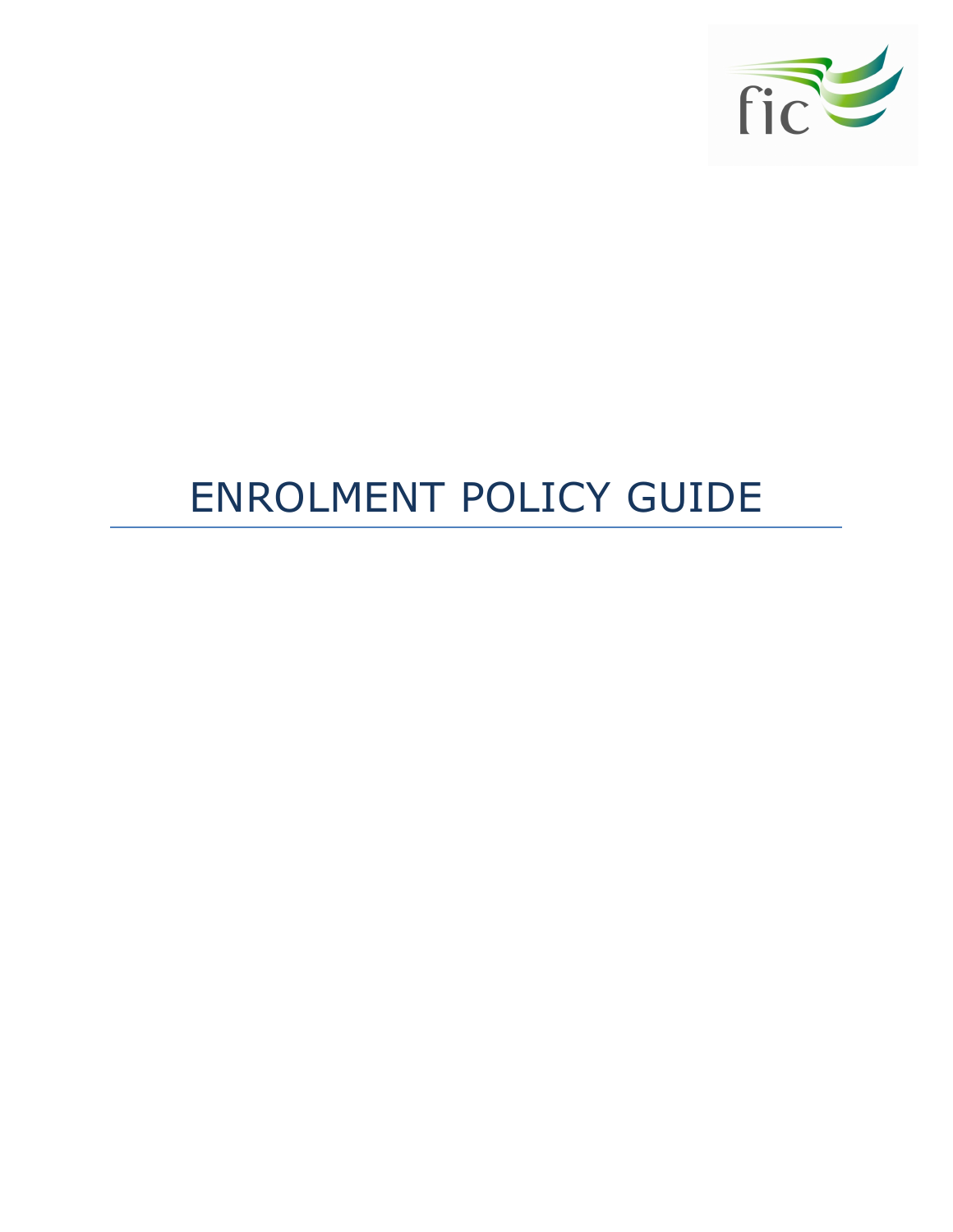# Table of Contents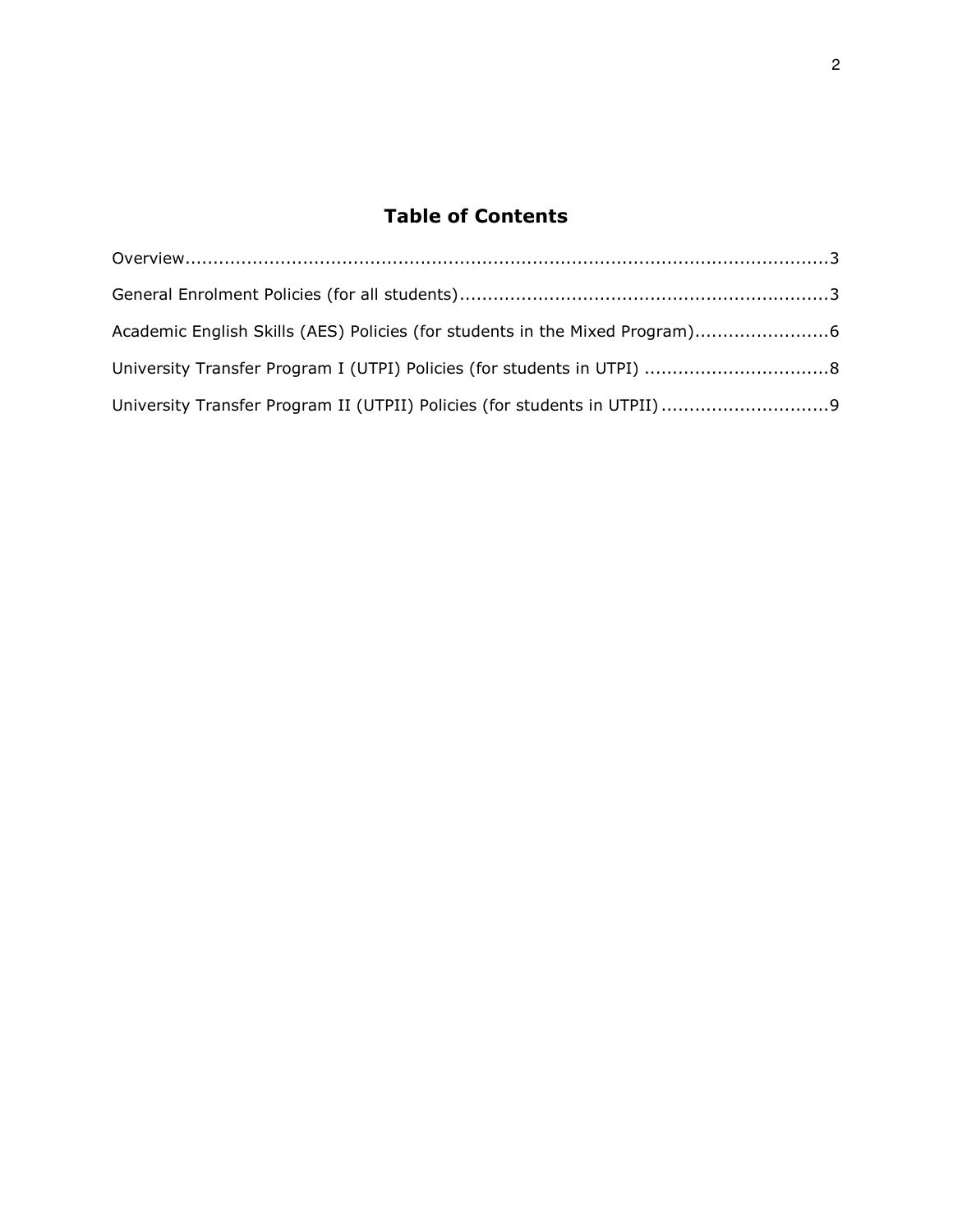# **Overview**

The purpose of this guide is to provide a comprehensive list of enrolment policies at Fraser International College (FIC). All students must adhere to these policies. For Academic Policies and Student Code of Conduct, please see http://www.fraseric.ca/policies-andprocedures.

# General Enrolment Policies (for all students)

## ADD/DROP POLICY

Note: Students must take a minimum of 4 courses at the UTP Stage I level, and 3 courses at the UTP Stage II level to maintain full-time status. Students in the Mixed Program must take ALL AES MODULES plus 1 course at the appropriate stage to maintain full-time status.

During the first week of classes, students can add or drop courses through the Student Portal as long as there is space available.

Starting in week 2, students can only drop courses on the Student Portal. Students must be taking the minimum course load before they can drop a class.

It is the responsibility of the student to check their timetable on the portal to see if the course has been dropped or not. Students must attend the classes listed in their timetable. Students who drop (withdraw) from individual courses during a semester may be penalized. See http://www.fraseric.ca/policies-and-procedures for refund policy information.

### CANCELLATION OF ENROLMENT

The College may cancel the enrolment of any student who has gained admission to the College by misrepresentation, by falsification of documents or by other fraudulent means, or who has failed to fulfil the normal requirements for admission or enrolment, or for any act of grave misconduct associated with either the academic program or staff/student(s) of the College.

# CO/PRE-REQUISITE POLICY

The following courses may only be taken concurrently (at the same time): ENSC105, ENSC106 PHYS140, MATH151 (unless this course has already been completed) PHYS 141, MATH152 (unless this course has already been completed)

The following subjects have pre-requistes:

| <b>Course</b>      | <b>Pre-requisite</b> | Grade               |
|--------------------|----------------------|---------------------|
| <b>BUS251</b>      | 9 credits of UTPII   | 9 credits with no   |
|                    | courses              | grade less than a D |
| BUS <sub>272</sub> | 9 credits of UTPII   | 9 credits with no   |
|                    | courses              | grade less than a D |
| CMPT128            | CMPT120              | C-                  |
| ECON260            | ECON1034             |                     |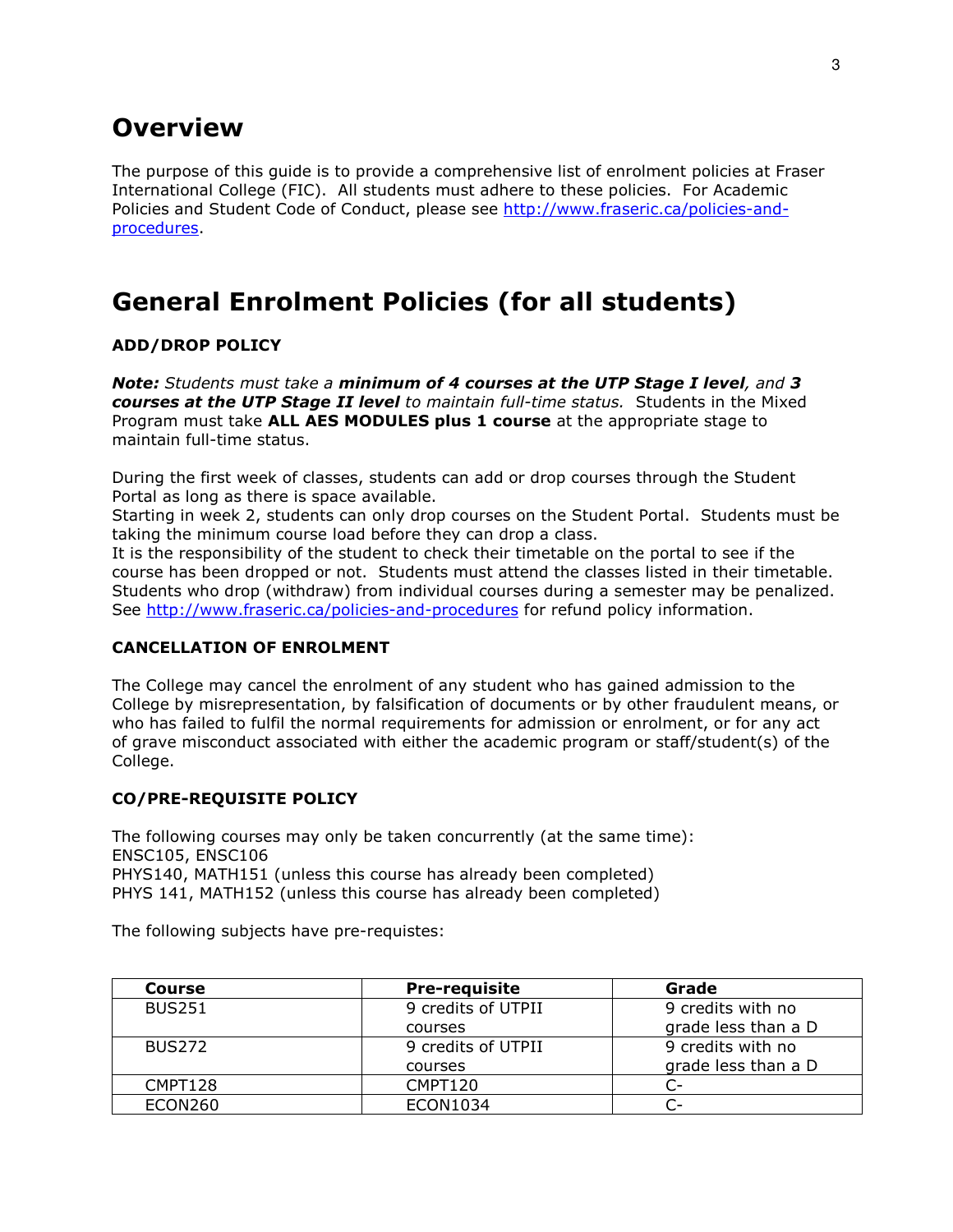| <b>Course</b>  | <b>Pre-requisite</b> | Grade        |
|----------------|----------------------|--------------|
| ENGL101/105    | 9 credits of UTPII   | $C-$         |
|                | courses              |              |
| <b>ENSC106</b> | 9 credits of UTPII   | D            |
|                | courses              |              |
| <b>HIST204</b> | HIST102              | $C-$         |
| <b>MATH100</b> | MAP test score       | $9 - 19$     |
|                | <b>or</b>            |              |
|                | MATH099              | $B+$         |
|                | or.                  |              |
|                | MATH101/103          | $\mathsf{C}$ |
| MATH151        | MAP test score       | $20 - 30$    |
|                | <b>or</b>            |              |
|                | <b>MATH100</b>       | B            |
|                | or                   |              |
|                | MATH101and 103       | B            |
| <b>MATH152</b> | MATH151              | $C-$         |
| <b>MATH157</b> | <b>MATH100</b>       | C            |
|                | or                   |              |
|                | MATH101 and 103      | C            |
| POL231/241     | <b>POL100</b>        | $C-$         |
| <b>PHYS141</b> | <b>PHYS140</b>       | $C-$         |
| <b>PSYC109</b> | 9 credits of UTPII   | $C -$        |
|                | courses              |              |

## COURSE OVERLOAD POLICY

Students wishing to study 5 courses must complete a 'Course Overload' form available from the Student Portal, and seek approval from the Academic Director. With special permission from the Academic Director, students may be allowed to take a maximum of 5 courses. You must have passed at least 3 of your courses in the previous semester and achieved a minimum of 70% or higher in all of your courses.

### COURSE REPEAT POLICY

Students may repeat a specific course up to two times during their FIC course of study. **Three (3) times is the maximum** number a student can study the same course. Courses which have been awarded a 'WD' or 'DE' grade will not be considered.

# MATH ASSESMENT PLACEMENT (MAP) TEST POLICY

Prior to beginning studies in any UTP2 Math class, student must either successfully complete Math101/103 or take the Math Assessment Placement (MAP) test. Students will then be advised into the appropriate level Math course. If a student wishes to be enrolled in a higher-level math course, the student must see an advisor and complete an "Enrolling Against Academic Advice" letter, which will be placed on the student's academic file.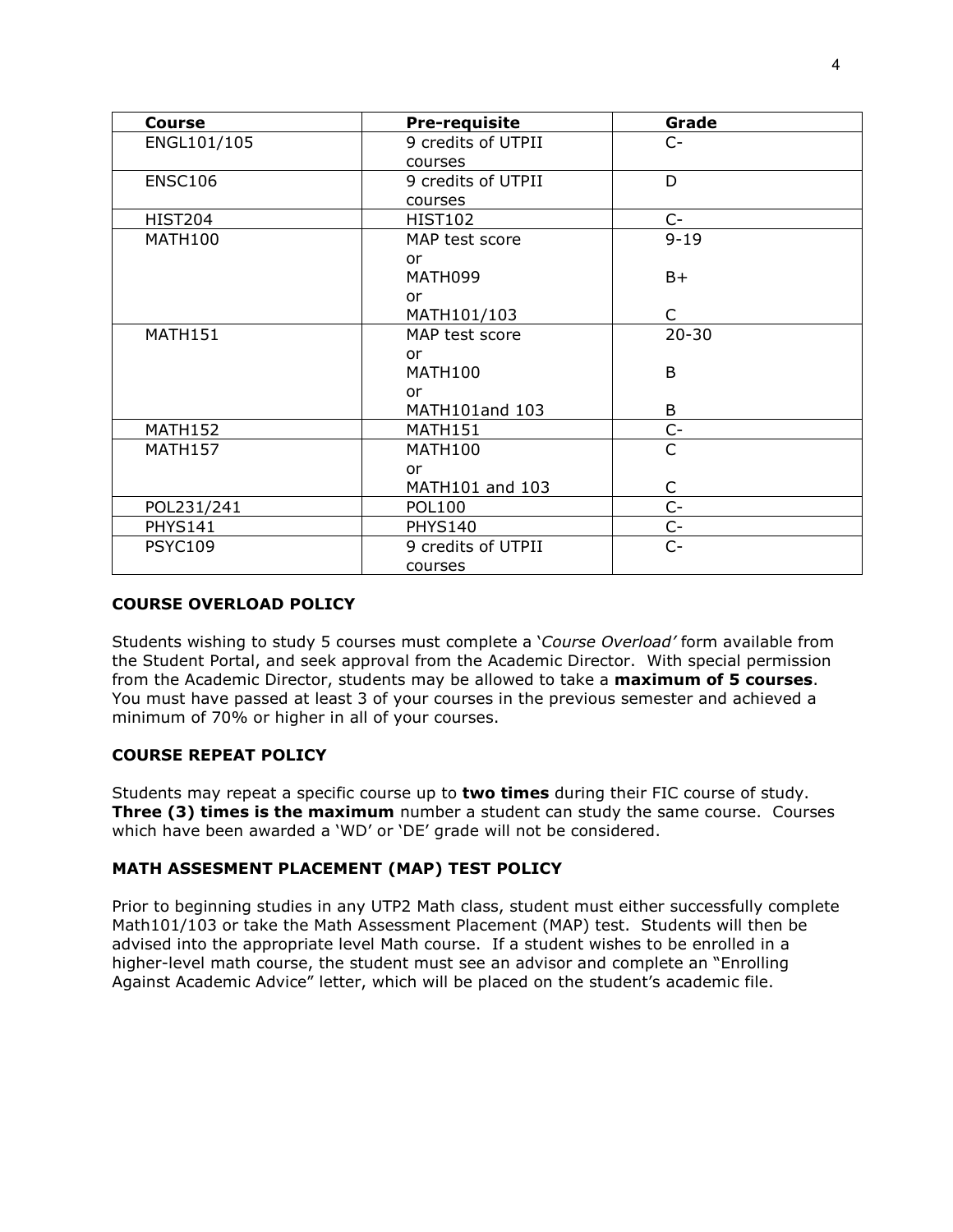#### MATH TUTORIAL POLICY

Enrolment into MMT100 is by invitation only and is determined by MATH100 preparedness and results. Students should not select unless MMT100 is a condition of enrolment. Students requiring extra assistance with Math classes are welcome to attend the MMT tutorials at any time but should not enrol in MMT100.

NOTE: Any student who receives an N or an F in MATH100 who fall below an 80% attendance for MMT100 may NOT be permitted to repeat MATH100 a third time. Requirements for a Grade of Pass (P)

In order to achieve a passing grade (P) in the course, you MUST achieve a minimum 80% attendance, i.e., more than 2 (unexplained) absences will result in an automatic fail (F)

### REDUCED COURSE LOAD POLICY

A full course load is 4 credit-bearing courses per semester. A minimum course load is 3 courses. Only student who have completed the requirements for their program may be eligible to drop below the minimum course load to 2 courses. You must complete the Course Drop Forms Weeks 3-13 and see a Student Adviser to drop below the minimum course load. Please note that application for a reduced course does not automatically guarantee it will be granted.

### TERMINATION POLICY

Students may be terminated for academic or non-academic misconduct, according to FIC's Code of Conduct. In the event a student receives a grade of "N" in all subjects in one semester they will be terminated from their original program of study and enrolled in a less restrictive program. A student will be terminated from the college if she/he attains a 0 GPA for two semesters in a row, fails Reboot, is unable to get off Academic Probation for three semesters in a row or breaches the FIC code of conduct.

Neglect of work, non-attendance, non-payment of tuition fees or misconduct may lead to a student being terminated from his/her program of study. WRITING AND MATH COURSE **POLICY** 

- No student shall be enrolled in more than one English or Writing (W) course in any one semester, except with approval of the Principal.
- No student shall be enrolled in English until they have completed 9 credits of UTPII level studies.
- Students aren't allowed to take more than one MATH class per term, and may be removed from courses if they enrol in more than one math class per semester.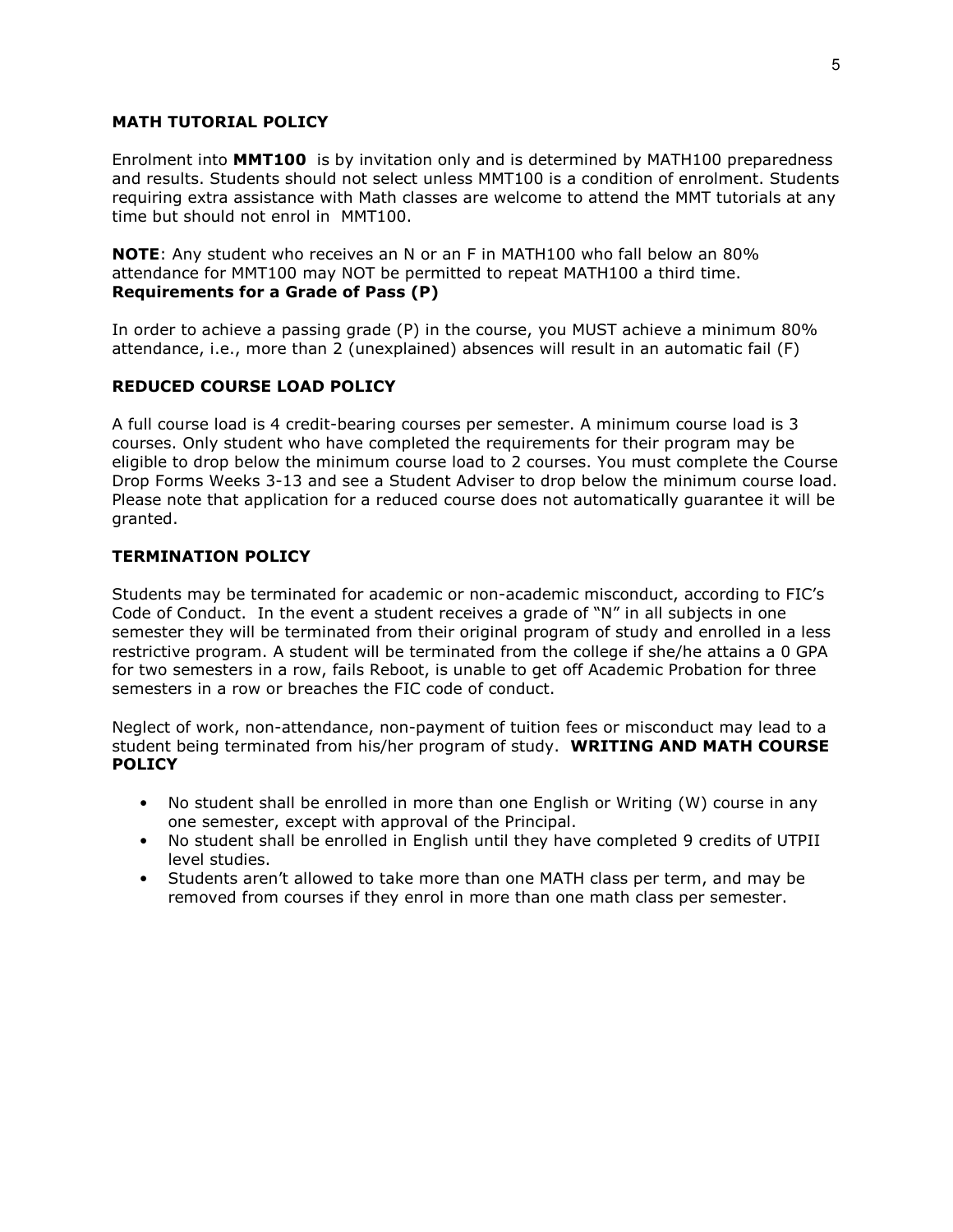# Academic English Skills (AES) Policies (for students in the Mixed Program)

# AES POLICY

Students who begin studies in the Mixed program must complete all Academic English Skills (AES) modules before being allowed to continue studies in the full UTPII program.

Students may not defer in their first semester of study.

Students wishing to defer or withdraw are advised that they are not eligible for direct entry to UTPII if they complete a new IELTS or other standardized test once they have begun their studies in the Mixed program.

Students enrolled in AES must maintain a minimum 80% attendance level as well as satisfactorily completing all assignments pertaining to each module in order to pass AES. Students with inadequate attendance will not be allowed to write final exams.

Students enrolled in the Mixed program may not enrol in more than two academic/credit bearing courses until they complete all three modules of AES. Please note AES students are restricted from taking certain courses before completing AES and in some cases, 9 units of UTPII courses. A detailed list follows.

UTPI students enrolled in the Mixed program may not take any of the following courses until completing three modules of AES:

- BUS108
- $\bullet$  PHIL120
- WIS101
- UNI101
- UNI102
- ESR
- ESW

UTPII students enrolled in the Mixed program may not take any of the following courses until completing three modules of AES:

- BIOL100
- BUS237
- CRIM101/135
- HIST102/204
- KIN140
- PHYS140
- POL100/231/241
- PSYC100/102
- WL102/201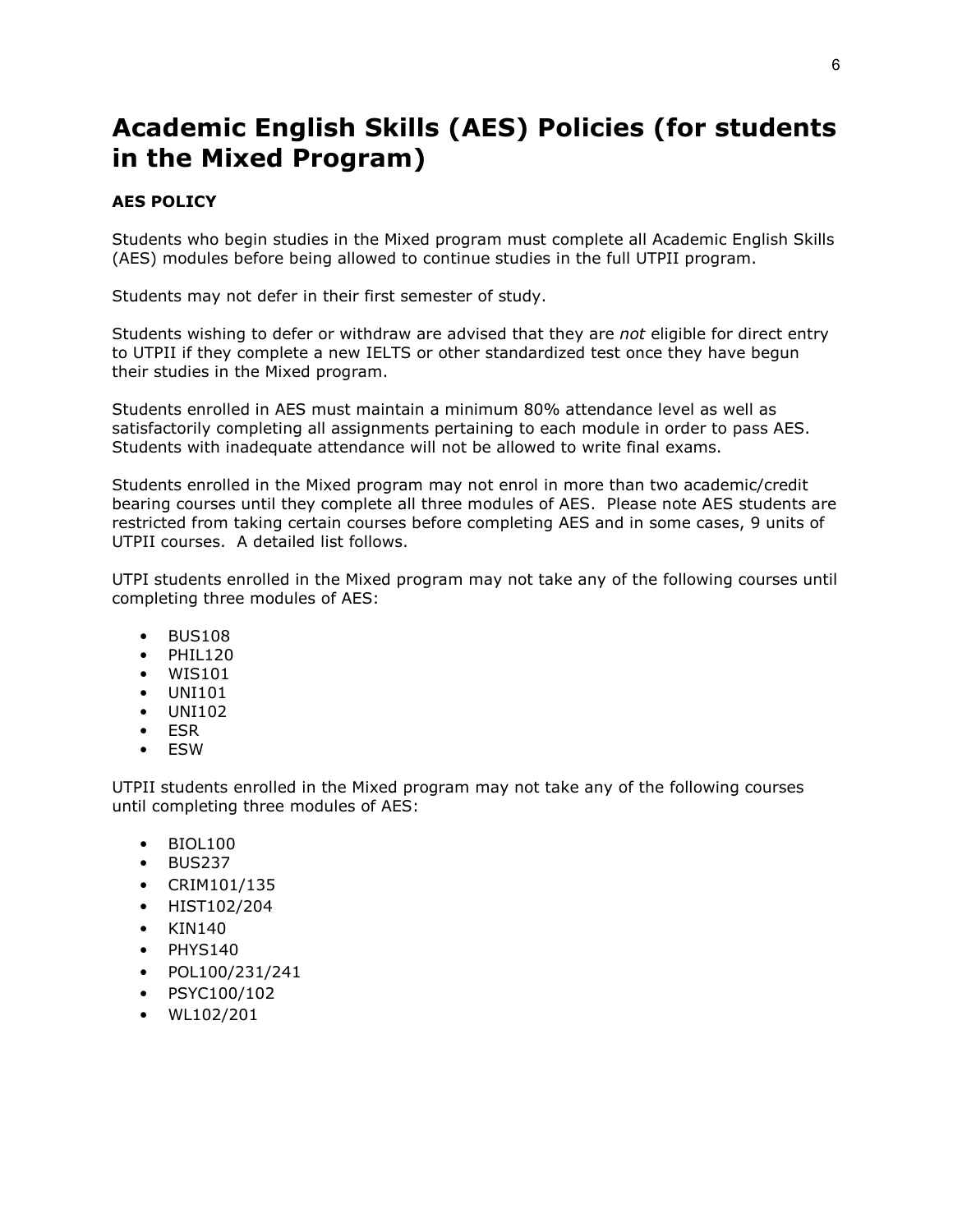UTPII students enrolled in the Mixed program may not take any of the following courses until completing three modules of AES and minimum 9 credits of study:

- BUS251/272
- ENGL101/105
- PHIL001
- PSYC109
- ENSC105

Please note that students completing the Mixed program are also subject to any pre-and corequisite requirements associated with all FIC classes. (Please see the Policy Regarding Courses with Pre and Co-Requisites)

# COURSES NOT PERMITTED WITH CONCURRENT STUDY OF AES MODULE:

## UTP I

| Listening, Speaking &   | Reading & Vocabulary | Writing & Grammar                                  |
|-------------------------|----------------------|----------------------------------------------------|
| Pronunciation (AES100L) | (AES100R)            | (AES100W)                                          |
| • No restrictions       | <b>ESR100</b>        | $\bullet$ IUW100<br><b>BUS108</b><br><b>PHL120</b> |

## UTP II

| Listening, Speaking &                                                                                                 | Reading & Vocabulary                                                                                                                                                                       | Writing & Grammar                                                                                                                                                                                                                                                                                |
|-----------------------------------------------------------------------------------------------------------------------|--------------------------------------------------------------------------------------------------------------------------------------------------------------------------------------------|--------------------------------------------------------------------------------------------------------------------------------------------------------------------------------------------------------------------------------------------------------------------------------------------------|
| Pronunciation (AES100L)                                                                                               | (AES100R)                                                                                                                                                                                  | (AES100W)                                                                                                                                                                                                                                                                                        |
| <b>BUS251</b><br>$\bullet$<br><b>BUS272</b><br>$\bullet$<br>ENGL101 / 105<br>$\bullet$<br><b>PSYC109</b><br>$\bullet$ | $\bullet$ BUS251<br><b>BUS272</b><br>$\bullet$<br>• ENGL101 / 105<br>• HIST102 / 204<br>$\bullet$ PHIL001<br>• POL100 / 231/241<br>$\bullet$ PSYC109<br>• PSYC100 / 102<br>• $WL102 / 201$ | <b>BUS251</b><br>$\bullet$<br><b>BUS272</b><br>$\bullet$<br>CRIM101 / 220<br>$\bullet$<br>ENGL101 / 105<br>$\bullet$<br>HIST102 / 204<br>$\bullet$<br>PHIL001<br>$\bullet$<br>POL100 / 241<br>$\bullet$<br><b>PSYC109</b><br>$\bullet$<br>PSYC100 / 102<br>$\bullet$<br>WL102 / 201<br>$\bullet$ |

### MIXED PROGRAM ATTENDANCE and ENGLISH POLICY

Students enrolled in FIC's Mixed Program are required to maintain a minimum 80% attendance rate in AES100, or risk exclusion from the course. Students enrolled in the Mixed Program are required to follow the policies outlined below:

**1. Unexcused Absences:** It is essential that you attend classes regularly. If you have two unexcused absences, you will be sent to the FIC Student Advisor for consultation. If you are absent again, you will be asked to talk to the FIC Student Advisor a second time. If the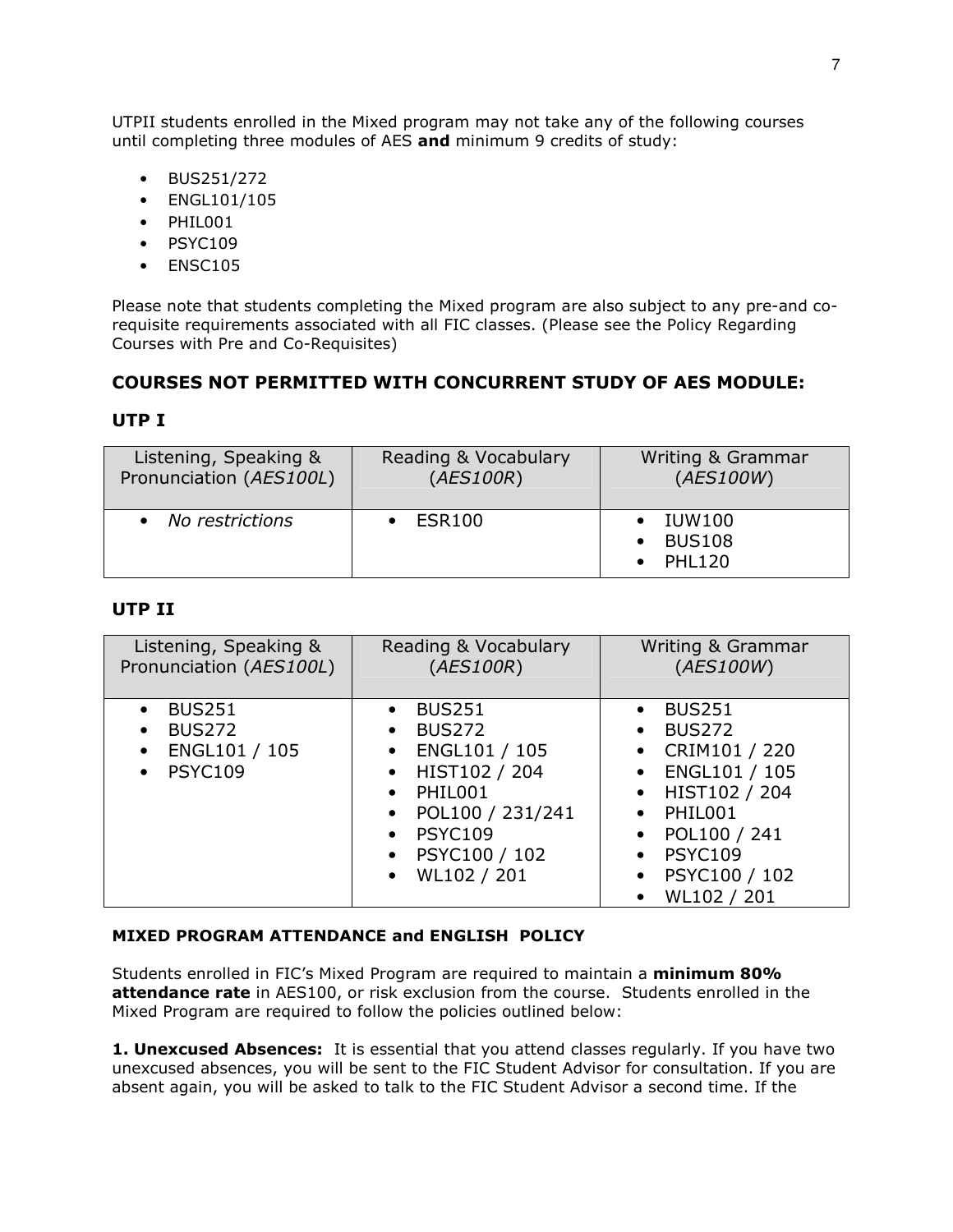problem with unexcused absences continues, FIC reserves the right to withdraw you from the course.

2. Excused Absences: Absences can be excused if a doctor's note (in English) is presented to the instructor together with the Explained Absence Form, which can be printed out from the Student Portal.

**3. Tardiness:** If a student is late 3 times, this will be considered one unexcused absence and he/she will be sent to the FIC Student Advisor for consultation. If this same student is late again he/she will also be sent to the Academic Director for a second consultation. If tardiness continues, the student may be withdrawn from the course.

**3. Use of English:** On the first day of classes, each student will sign an "English-only" commitment form. If this commitment is broken, the student will receive a verbal reminder. If broken again, the student will receive a formal, written warning from the Academic Director of FIC. If broken a third time, the student will not be allowed to attend the next day of classes. This absence will be counted as one unexcused absence.

# CORNERSTONE PROGRAM POLICY

The Cornerstone Program is mandatory for all students in AES. Students enrolled in Cornerstone must maintain a minimum 80% attendance level as well as satisfactorily complete all assignments in order to pass Cornerstone. Students who do not pass Cornerstone will only be allowed to repeat it once and will be subject to a \$500.00 fee for the course. Students who do not pass Cornerstone are not eligible to transfer to SFU.

# University Transfer Program I (UTPI) Policies (for students in UTPI)

#### 70% JUMP RULE

Students who have competed 12 years of study in their home country may be eligible to "Jump" to UTPII if they successfully complete four UTPI classes with a minimum 70% average. The determination is made at the time of admission if the student is eligible for this potential exemption.

#### UTPI POLICY

Students enrolled in UTPI must complete 8 courses based on their projected UTPII stream. Progression to UTPII will normally be granted following completion of UNI1, ESW and ESR, at least one math class, and four additional courses, based on the projected UTPII stream.

UTP I Class combinations are outlined below. BOLDED RED COURSES ARE REQUIRED BOLDED COURSES = RECOMMENDED PATHWAY